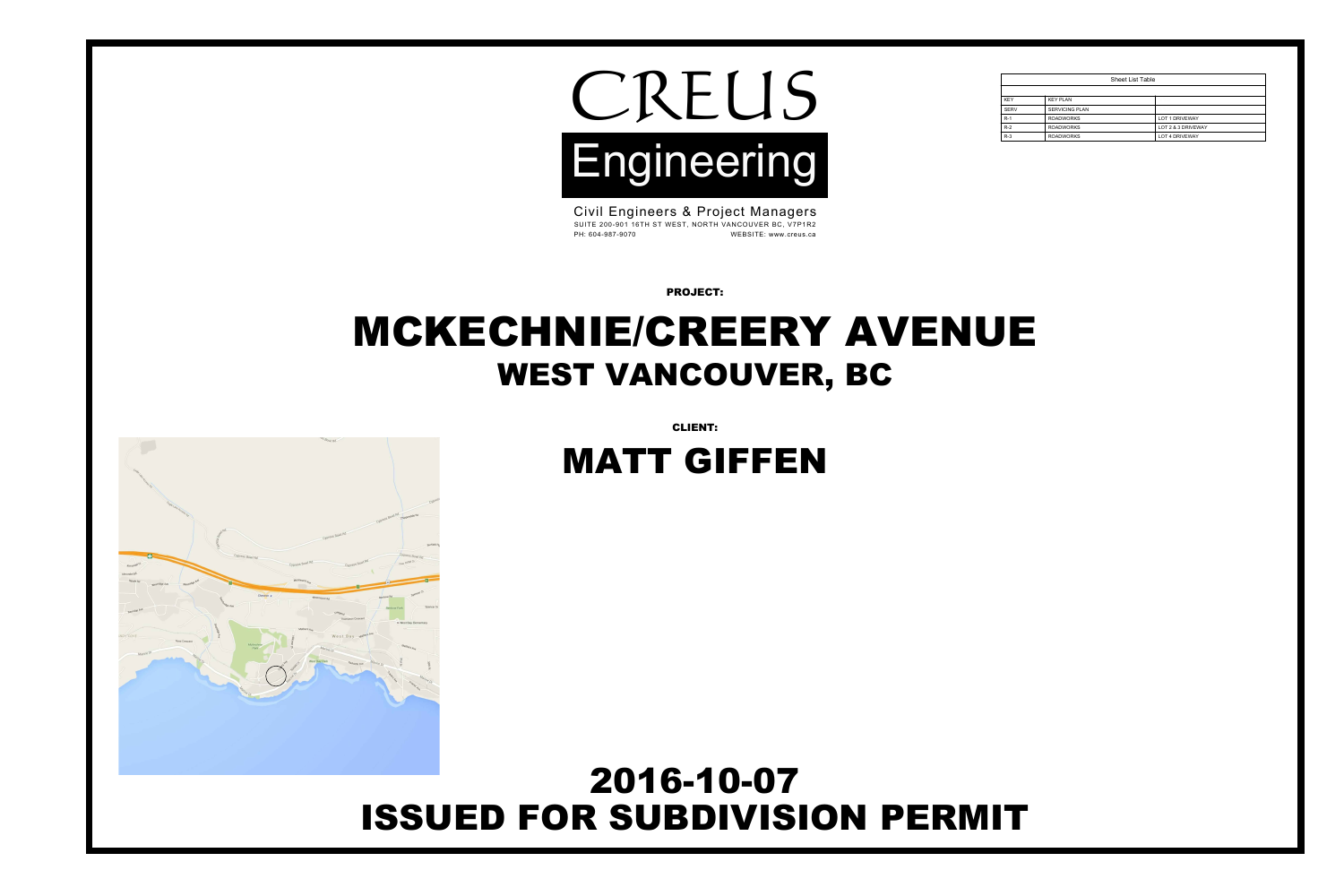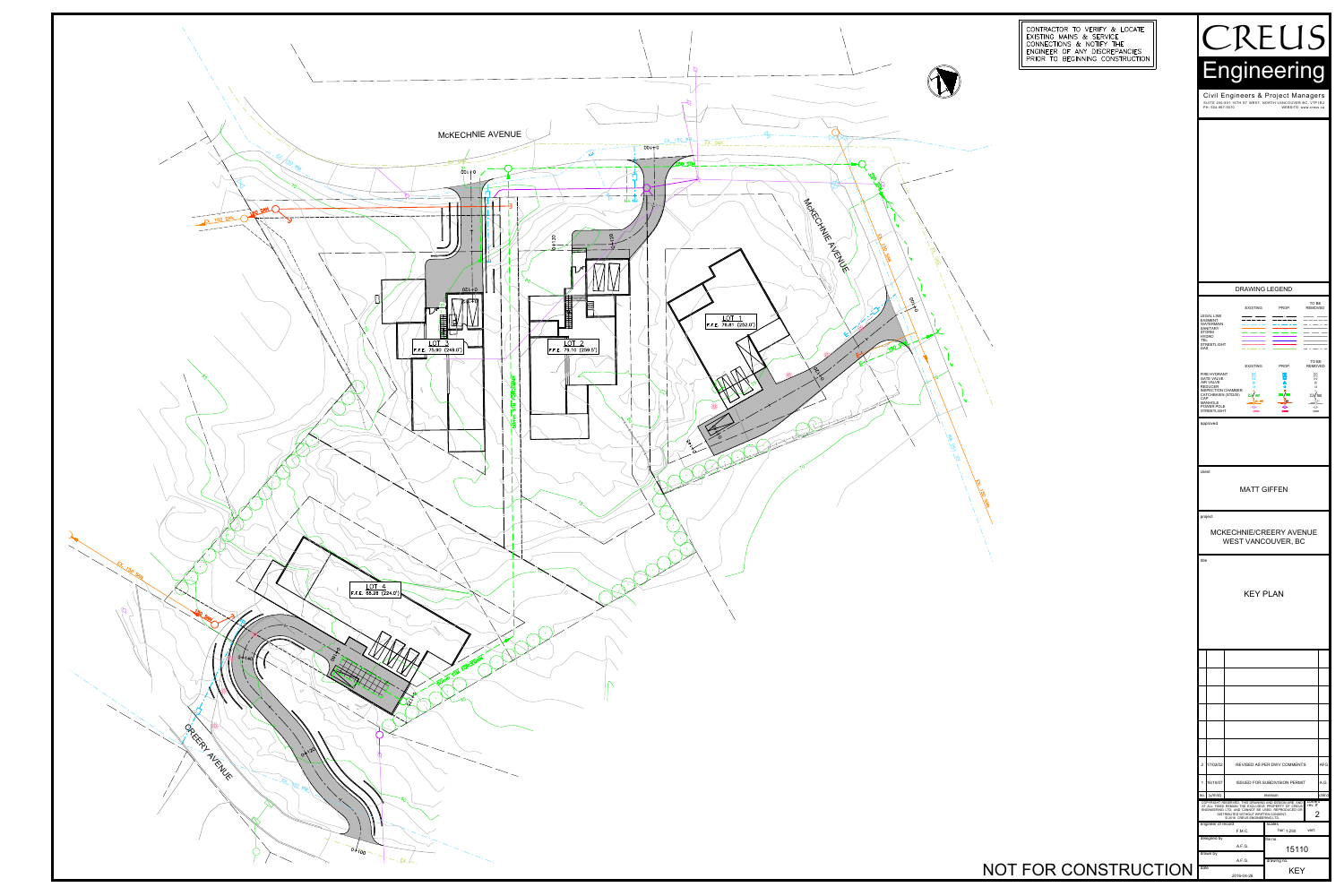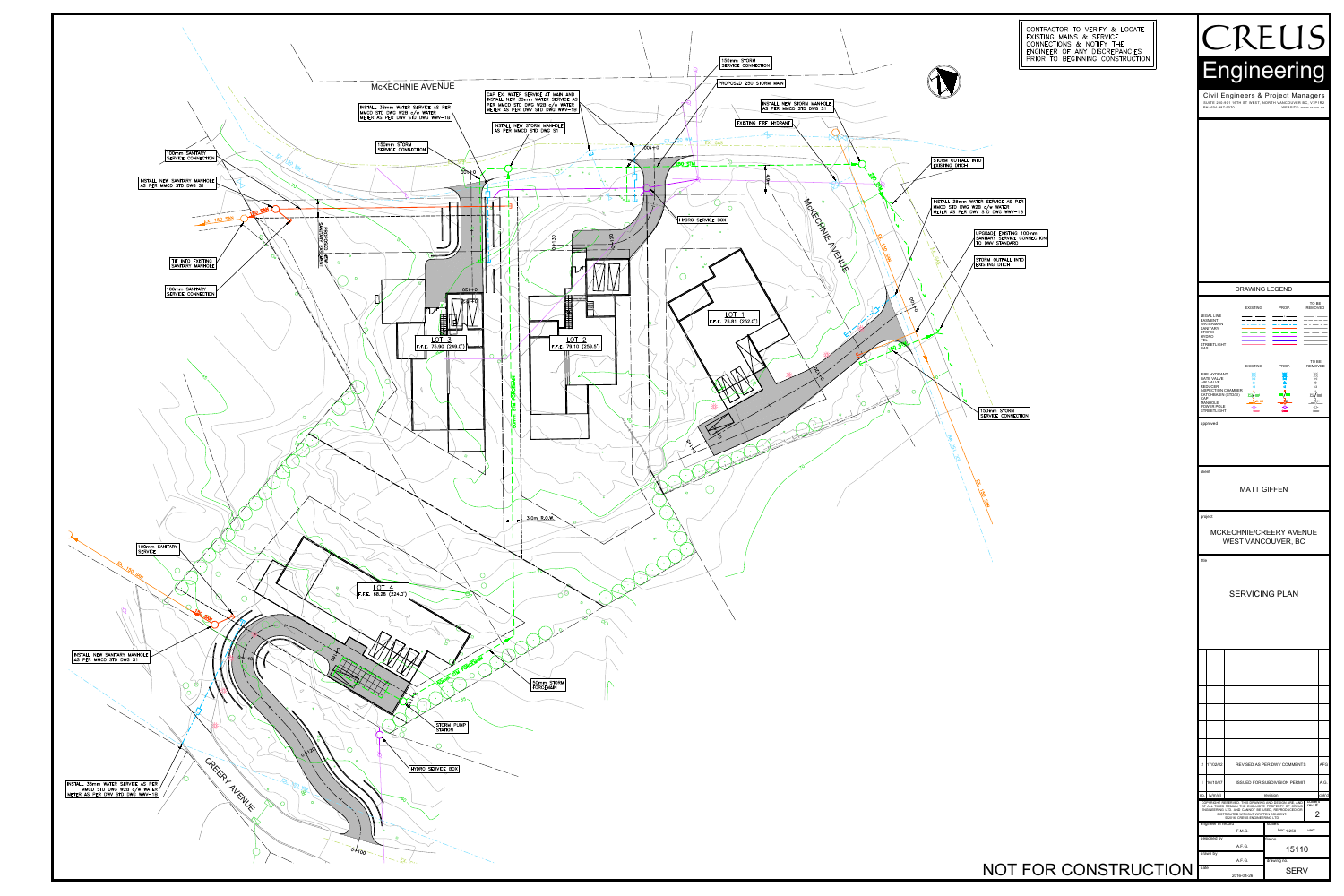











**SECTIONS**<br>1:100

 $-72$ 

270⊹

#### CONTRACTOR TO VERIFY & LOCATE EXISTING MAINS & SERVICE<br>| CONNECTIONS & NOTIFY THE ENGINEER OF ANY DISCREPANCIES  $|$  PRIOR TO BEGINNING CONSTRUCTION  $|$

### LEGEND

 $+12.34$ **EXISTING ELEVATION**  $+$  (12.34) PROPOSED ELEVATION



 $R-1$ 

2016-04-26

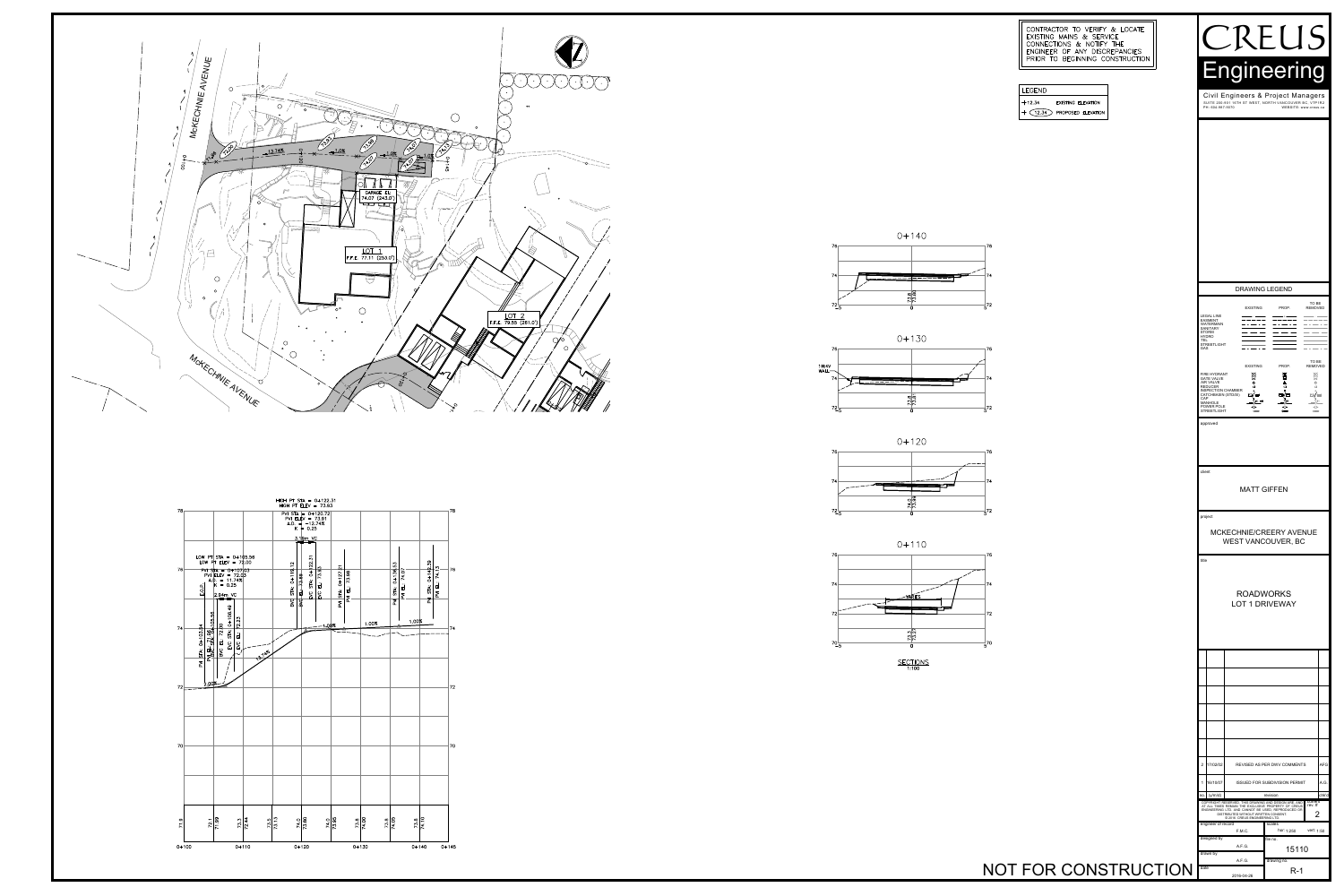





### CONTRACTOR TO VERIFY & LOCATE<br>EXISTING MAINS & SERVICE<br>CONNECTIONS & NOTIFY THE<br>ENGINEER OF ANY DISCREPANCIES PRIOR TO BEGINNING CONSTRUCTION

#### LEGEND

| $+$ 12.34 $\,$ | EXISTING ELEVATION             |
|----------------|--------------------------------|
|                | $+$ (12.34) PROPOSED ELEVATION |





 $70\frac{1}{5}$ 





| CONTRACTOR TO VERIFY & LOCATE<br>EXISTING MAINS & SERVICE<br>CONNECTIONS & NOTIFY THE<br>ENGINEER OF ANY DISCREPANCIES<br>PRIOR TO BEGINNING CONSTRUCTION  <br>LEGEND<br>$+12.34$<br><b>EXISTING ELEVATION</b><br>PROPOSED ELEVATION<br>$^{+}$<br>(12.34) | CREUS<br>Engineering<br>Civil Engineers & Project Managers<br>SUITE 200-901 16TH ST WEST, NORTH VANCOUVER BC, V7P1R2<br>WEBSITE: www.creus.ca<br>PH: 604-987-9070                                                                                                                                                                                                                                                                                                                                                                                                                                                                                                                                                                                                                                                                                                                                |
|-----------------------------------------------------------------------------------------------------------------------------------------------------------------------------------------------------------------------------------------------------------|--------------------------------------------------------------------------------------------------------------------------------------------------------------------------------------------------------------------------------------------------------------------------------------------------------------------------------------------------------------------------------------------------------------------------------------------------------------------------------------------------------------------------------------------------------------------------------------------------------------------------------------------------------------------------------------------------------------------------------------------------------------------------------------------------------------------------------------------------------------------------------------------------|
| $0 + 120$<br>80<br>78<br>$\frac{76.6}{76.61}$<br>74<br>$\circ$<br>$0 + 115$<br>78<br>74                                                                                                                                                                   | <b>DRAWING LEGEND</b><br>TO BE<br><b>REMOVED</b><br><b>EXISTING</b><br>PROP.<br>LEGAL LINE<br>EASMENT<br>WATERMAIN<br>SANITARY<br><b>STORM</b><br><b>HYDRO</b><br>TEL<br>STREETLIGHT<br>GAS<br>TO BE<br><b>EXISTING</b><br>PROP.<br>REMOVED<br>$\boxtimes \boxtimes$<br>$\boxtimes$<br>$\boxtimes$<br>FIRE HYDRANT<br>GATE VALVE<br>$\overline{\bowtie}$<br>м<br>AIR VALVE<br>REDUCER<br>$\circ$<br>$\circ$<br>$\Box$<br>$\Box$<br>$\Box$<br>INSPECTION CHAMBER<br>CATCHBASIN (STD/SI)<br>CAP<br>$\begin{array}{c}\n\blacksquare / \blacksquare \\ \downarrow \\ \hline\n\downarrow \\ \hline\n\downarrow\n\end{array}$<br>6∕ ⊠<br>$\mathbb{Z}/\mathbb{Z}$<br>$\overrightarrow{C}^{\text{EX. MH}}$<br>$-5$ <sup>51</sup><br>MANHOLE<br>POWER POLE<br>$\overline{C}$<br>$\overline{\phantom{a}}$<br>$\overline{C}$<br>STREETLIGHT<br>$\overline{\phantom{0}}$<br>$\subset$<br>$\circ$<br>approved |
| 72<br>$\frac{74.1}{74.06}$<br>70<br>$\Omega$<br>$0 + 110$<br>3.6m<br>76<br>1.2m<br>$\frac{72.2}{72.17}$<br>70<br>$\Omega$                                                                                                                                 | client<br><b>MATT GIFFEN</b><br>project<br>MCKECHNIE/CREERY AVENUE<br>WEST VANCOUVER, BC<br>title<br><b>ROADWORKS</b><br>LOT 2 & 3 DRIVEWAY                                                                                                                                                                                                                                                                                                                                                                                                                                                                                                                                                                                                                                                                                                                                                      |
| $0 + 105$<br>76<br>$\frac{73.2}{73.20}$<br>$\mathbf{O}$<br>$5^{\circ}$<br>LOT 3 SECTIONS<br>1:100                                                                                                                                                         | 2 17/02/02<br>REVISED AS PER DWV COMMENTS<br>AFG                                                                                                                                                                                                                                                                                                                                                                                                                                                                                                                                                                                                                                                                                                                                                                                                                                                 |
| NOT FOR CONSTRUCTION                                                                                                                                                                                                                                      | ISSUED FOR SUBDIVISION PERMIT<br>1 16/10/07<br>AG<br>$no.$ (y/m/d)<br>chk'd<br>revision<br>COPYRIGHT RESERVED. THIS DRAWING AND DESIGN ARE, AND current<br>AT ALL TIMES REMAIN THE EXCLUSIVE PROPERTY OF CREUS $P(X, H)$<br>ENGINEERING LTD. AND CANNOT BE USED, REPRODUCED OR<br>$\overline{2}$<br>DISTRIBUTED WITHOUT WRITTEN CONSENT.<br>© 2016 CREUS ENGINEERING LTD.<br>engineer of record<br>scales<br>hor: 1:250<br>vert: 1:50<br>F.M.C.<br>file no.<br>designed by<br>A.F.G.<br>15110<br>drawn by<br>F.M.C.<br>drawing no.<br>$R-2$<br>2016-04-26                                                                                                                                                                                                                                                                                                                                        |